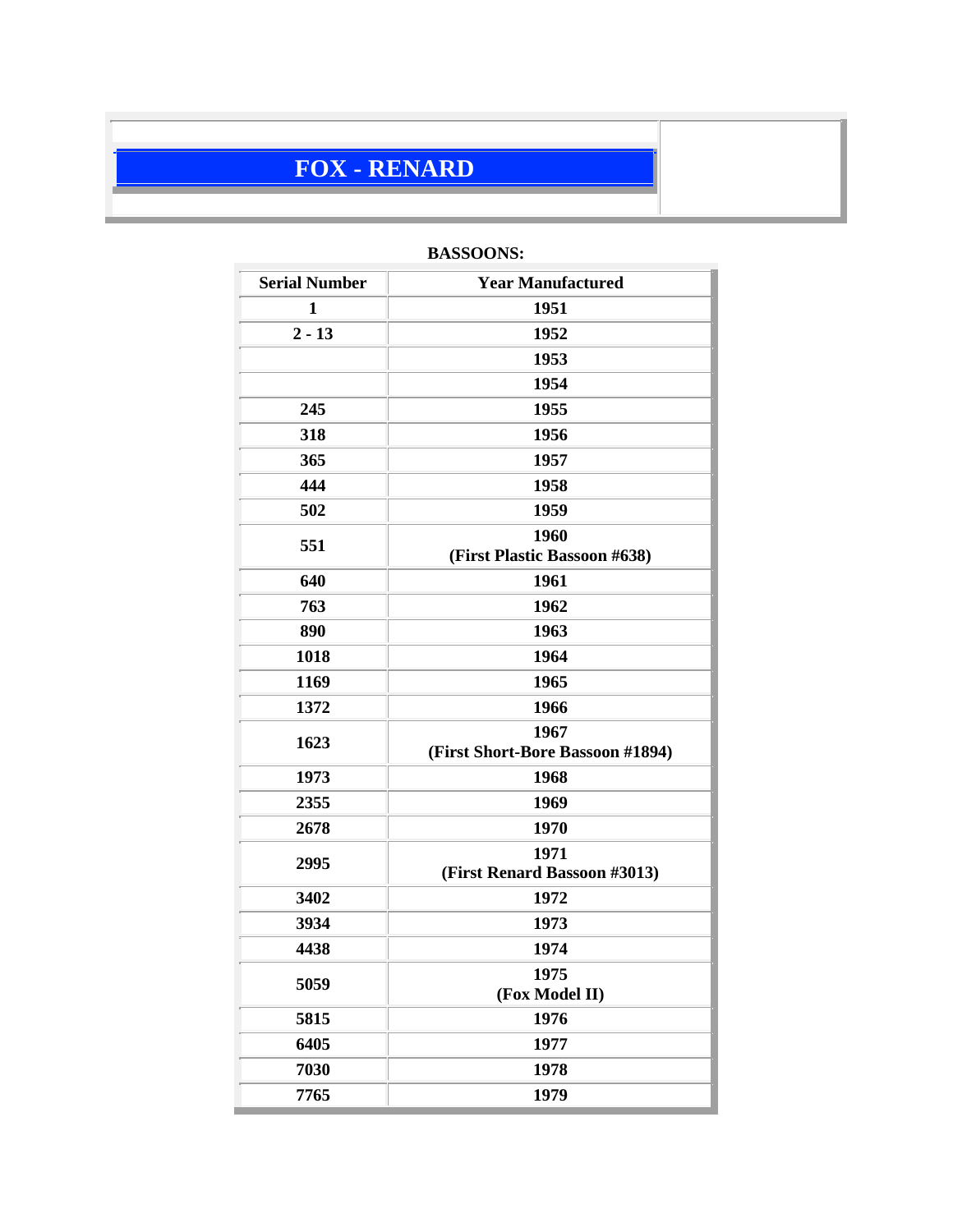| 8511  | 1980 |
|-------|------|
| 9165  | 1981 |
| 9965  | 1982 |
| 10805 | 1983 |
| 11385 | 1984 |
| 12120 | 1985 |
| 12906 | 1986 |
| 13695 | 1987 |
| 14495 | 1988 |
| 15408 | 1989 |
| 16410 | 1990 |
| 17305 | 1991 |
| 18439 | 1992 |
| 19613 | 1993 |
| 20819 | 1994 |
| 22030 | 1995 |
| 23240 | 1996 |
| 24575 | 1997 |
| 26032 | 1998 |
| 27970 | 1999 |
| 29939 | 2000 |

**The number indicated for each year represents the serial number of the bassoon shipped at the beginning of that year. Both Fox and Renard bassoons use the same sequence of numbers. Fox and Renard oboes and Fox Contrabassoons each use their own unique serial number sequence.**

### **OBOES:**

| <b>Serial</b><br><b>Number</b> | Year<br><b>Manufactured</b> | <b>Serial</b><br><b>Number</b> | Year<br><b>Manufactured</b> |
|--------------------------------|-----------------------------|--------------------------------|-----------------------------|
| 255                            | 1975                        | 4509                           | 1988                        |
| 380                            | 1976                        | 5254                           | 1989                        |
| 538                            | 1977                        | 6112                           | 1990                        |
| 740                            | 1978                        | 6990                           | 1991                        |
| 934                            | 1979                        | 7775                           | 1992                        |
| 1195                           | 1980                        | 8717                           | 1993                        |
| 1455                           | 1981                        | 9700                           | 1994                        |
| 1765                           | 1982                        | 10846                          | 1995                        |
| 2082                           | 1983                        | 12016                          | 1996                        |